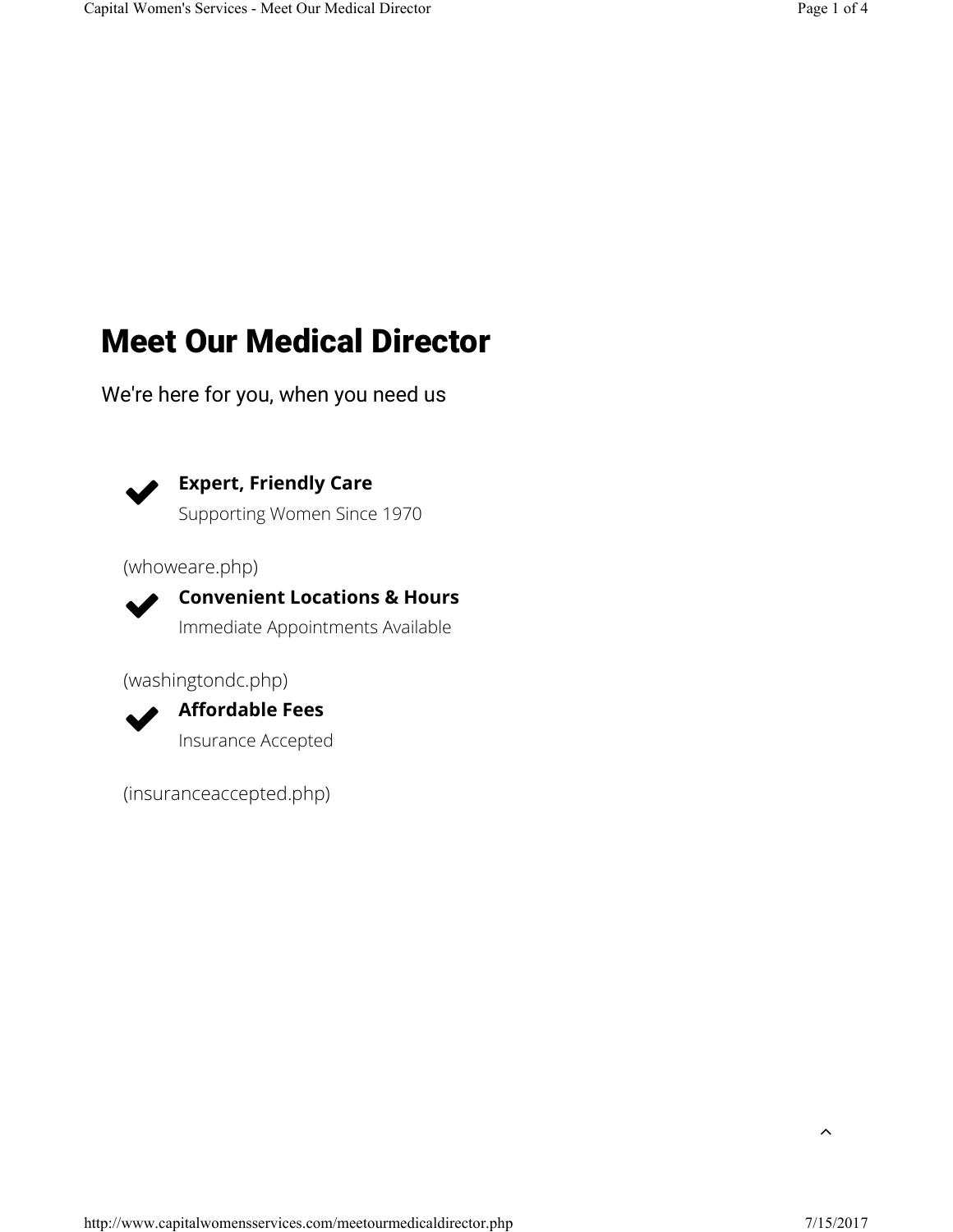

### **Meet Our Medical Director**

Our Medical Director, Dr. M. Rose, is a Board-Certified Obstetrician and Gynecologist who is a former Associate Professor of Clinical Obstetrics and Gynecology at George Washington University. Dr. Rose has been performing abortion procedures since 1970 and was a founding member of the National Abortion Federation (NAF). Dr. Rose sat on the first Standards and Implementation Committee of NAF in 1976 and helped develop their first set of Standards. Dr. Rose has been featured

 $\lambda$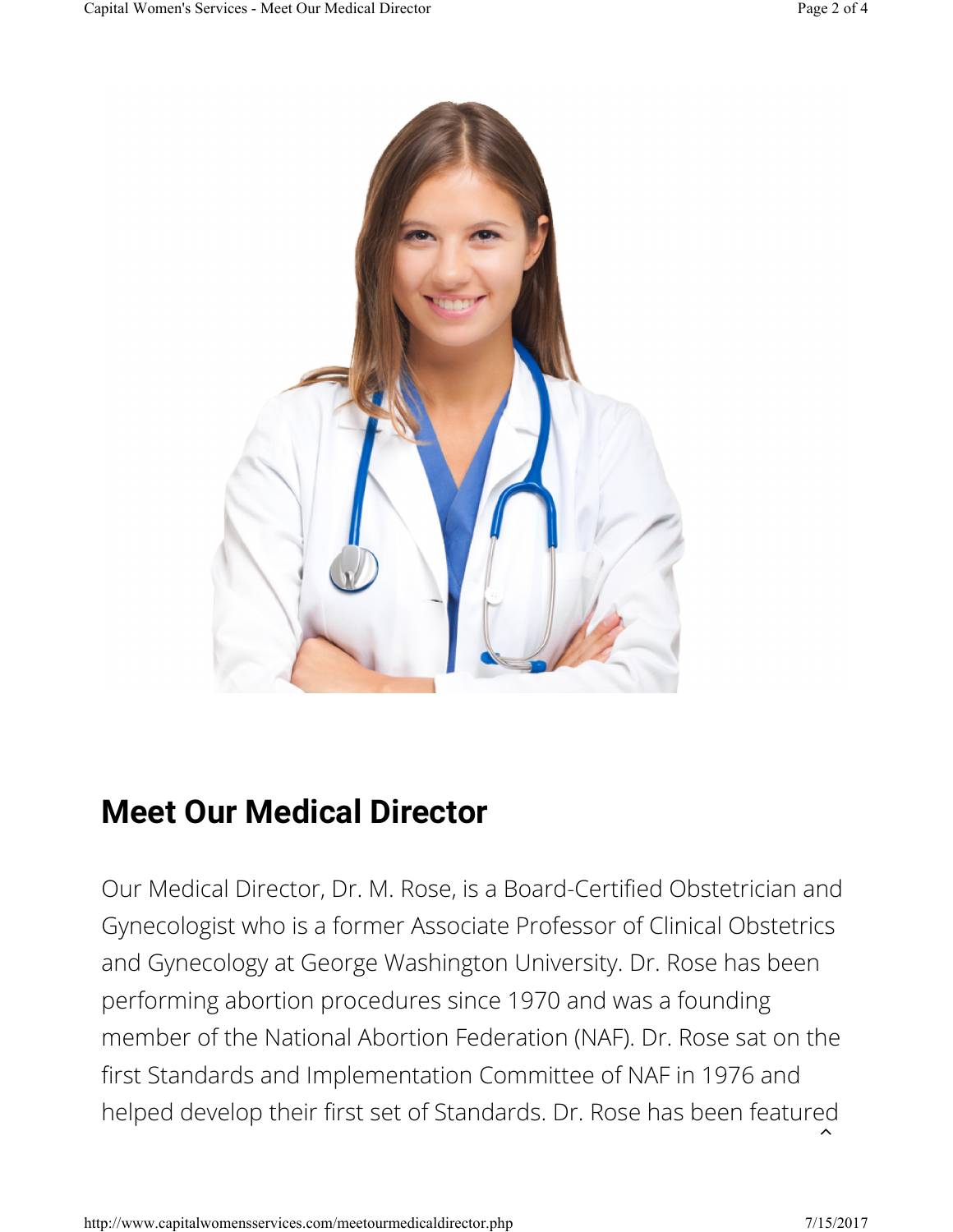in several news publications, including being pictured on the cover of the Washington Post magazine for a positive article about abortion providers. Dr. Rose is deeply committed to making safe, professional, compassionate, non-judgmental pro-choice reproductive healthcare a reality for all women. Dr. Rose was involved in the struggle to make abortion legal in the United States and, shortly after Roe v. Wade in 1974, Dr. Rose partnered with the Concerned Clergy (a group of prochoice ministers who were helping women to find safe abortions) to establish legal abortion clinics in College Park and Harrisburg, Pennsylvania. Dr. Rose continues to be a member in good standing of the National Abortion Federation and the American College of Obstetricians and Gynecologists and he serves as Medical Director of several clinics around the United States. Dr. Rose is also involved in training and supervising other physicians and Nurse Practitioners and continues to practice and see patients on a regular basis.

# Need help now? We're here for you!

You can call us 24 hours per day.

**CALL US NOW (TEL:2029454940)**

 $\lambda$